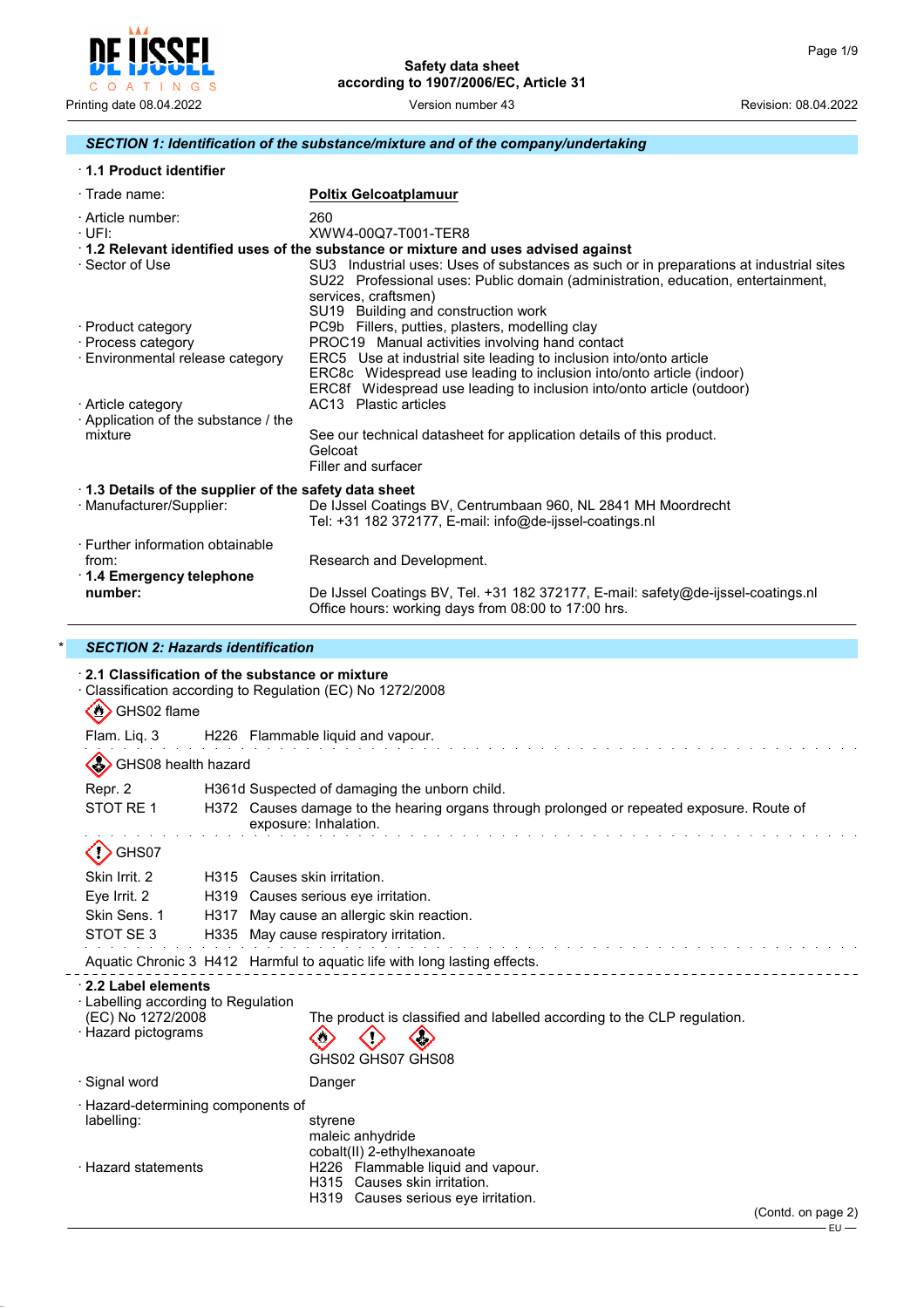

#### **Trade name: Poltix Gelcoatplamuur**

|                                      |                  | (Contd. of page 1)                                                                                                 |
|--------------------------------------|------------------|--------------------------------------------------------------------------------------------------------------------|
|                                      |                  | H317 May cause an allergic skin reaction.                                                                          |
|                                      |                  | H361d Suspected of damaging the unborn child.                                                                      |
|                                      |                  | H335 May cause respiratory irritation.                                                                             |
|                                      |                  | H372 Causes damage to the hearing organs through prolonged or repeated exposure.<br>Route of exposure: Inhalation. |
|                                      |                  | H412 Harmful to aquatic life with long lasting effects.                                                            |
| · Precautionary statements           | P210             | Keep away from heat, hot surfaces, sparks, open flames and other<br>ignition sources. No smoking.                  |
|                                      | P260             | Do not breathe dust/fume/gas/mist/vapours/spray.                                                                   |
|                                      |                  | P303+P361+P353 IF ON SKIN (or hair): Take off immediately all contaminated clothing.                               |
|                                      |                  | Rinse skin with water [or shower].                                                                                 |
|                                      |                  | P305+P351+P338 IF IN EYES: Rinse cautiously with water for several minutes.                                        |
|                                      |                  | Remove contact lenses, if present and easy to do. Continue rinsing.                                                |
|                                      | P405             | Store locked up.                                                                                                   |
|                                      | P <sub>501</sub> | Dispose of contents/container in accordance with local/regional/<br>national/international regulations.            |
| 2.3 Other hazards                    |                  |                                                                                                                    |
| · Results of PBT and vPvB assessment |                  |                                                                                                                    |

· PBT:<br>· vPvB: Not applicable. Not applicable.

# *SECTION 3: Composition/information on ingredients*

# · **3.2 Chemical characterisation: Mixtures**

Mixture of substances listed below with nonhazardous additions.

| · Dangerous components:                                         |                                                                                                                                                                                                                                                                                          |               |
|-----------------------------------------------------------------|------------------------------------------------------------------------------------------------------------------------------------------------------------------------------------------------------------------------------------------------------------------------------------------|---------------|
| CAS: 100-42-5<br>Reg.nr.: 01-2119457861-32                      | styrene<br>EINECS: 202-851-5<br>Index number: 601-026-00-0 ( $\bigcirc$ Flam. Liq. 3, H226; $\bigcirc$ Repr. 2, H361d; STOT RE 1, H372; Asp. Tox. 1, H304; index number: 601-026-00-0 ( $\bigcirc$ Acute Tox. 4, H332; Skin Irrit. 2, H315; Eye Irrit. 2, H31<br>Aquatic Chronic 3, H412 | $25 - 50%$    |
| CAS: 136-52-7<br>EINECS: 205-250-6                              | cobalt(II) 2-ethylhexanoate<br>Repr. 1A, H360Fd; $\circledast$ Aquatic Acute 1, H400; $\circledast$ Eye Irrit. 2, H319; Skin<br>Reg.nr.: 01-21195-24678-29   Sens. 1A, H317; Aquatic Chronic 3, H412                                                                                     | $0.1 - 0.5\%$ |
| CAS: 108-31-6<br>EINECS: 203-571-6<br>Reg.nr.: 01-2119472428-31 | maleic anhydride<br>Resp. Sens. 1, H334; STOT RE 1, H372; Skin Corr. 1B, H314; $\circ$ Acute<br>Index number: 607-096-00-9 Tox. 4, H302; Skin Sens. 1, H317<br>Specific concentration limit: Skin Sens. 1A; H317: C ≥ 0.001 %                                                            | $\leq 0.1\%$  |
| · Additional information:                                       | For the wording of the listed hazard phrases refer to section 16.                                                                                                                                                                                                                        |               |

#### *SECTION 4: First aid measures*

| 4.1 Description of first aid measures                                                                                                     |                                                                                                                                                                                                |  |  |  |  |
|-------------------------------------------------------------------------------------------------------------------------------------------|------------------------------------------------------------------------------------------------------------------------------------------------------------------------------------------------|--|--|--|--|
| · General information:                                                                                                                    | Immediately remove any clothing soiled by the product.<br>Symptoms of poisoning may even occur after several hours; therefore medical<br>observation for at least 48 hours after the accident. |  |  |  |  |
| · After inhalation:                                                                                                                       | Supply fresh air and to be sure call for a doctor.<br>In case of unconsciousness place patient stably in side position for transportation.                                                     |  |  |  |  |
| ⋅ After skin contact:                                                                                                                     | Immediately wash with water and soap and rinse thoroughly.                                                                                                                                     |  |  |  |  |
| ⋅ After eye contact:                                                                                                                      | Rinse opened eye for several minutes under running water. If symptoms persist, consult<br>a doctor.                                                                                            |  |  |  |  |
| · After swallowing:                                                                                                                       | If symptoms persist consult doctor.                                                                                                                                                            |  |  |  |  |
| 4.2 Most important symptoms<br>and effects, both acute and<br>delayed<br>4.3 Indication of any immediate<br>medical attention and special | No further relevant information available.                                                                                                                                                     |  |  |  |  |
| treatment needed                                                                                                                          | No further relevant information available.                                                                                                                                                     |  |  |  |  |

### *SECTION 5: Firefighting measures*

#### · **5.1 Extinguishing media**

 $\overline{a}$ 

• For animalisming inclusion<br>• Suitable extinguishing agents:<br>• For safety reasons unsuitable

CO2 or powder. Fight larger fires with alcohol resistant foam.

extinguishing agents: Water with full jet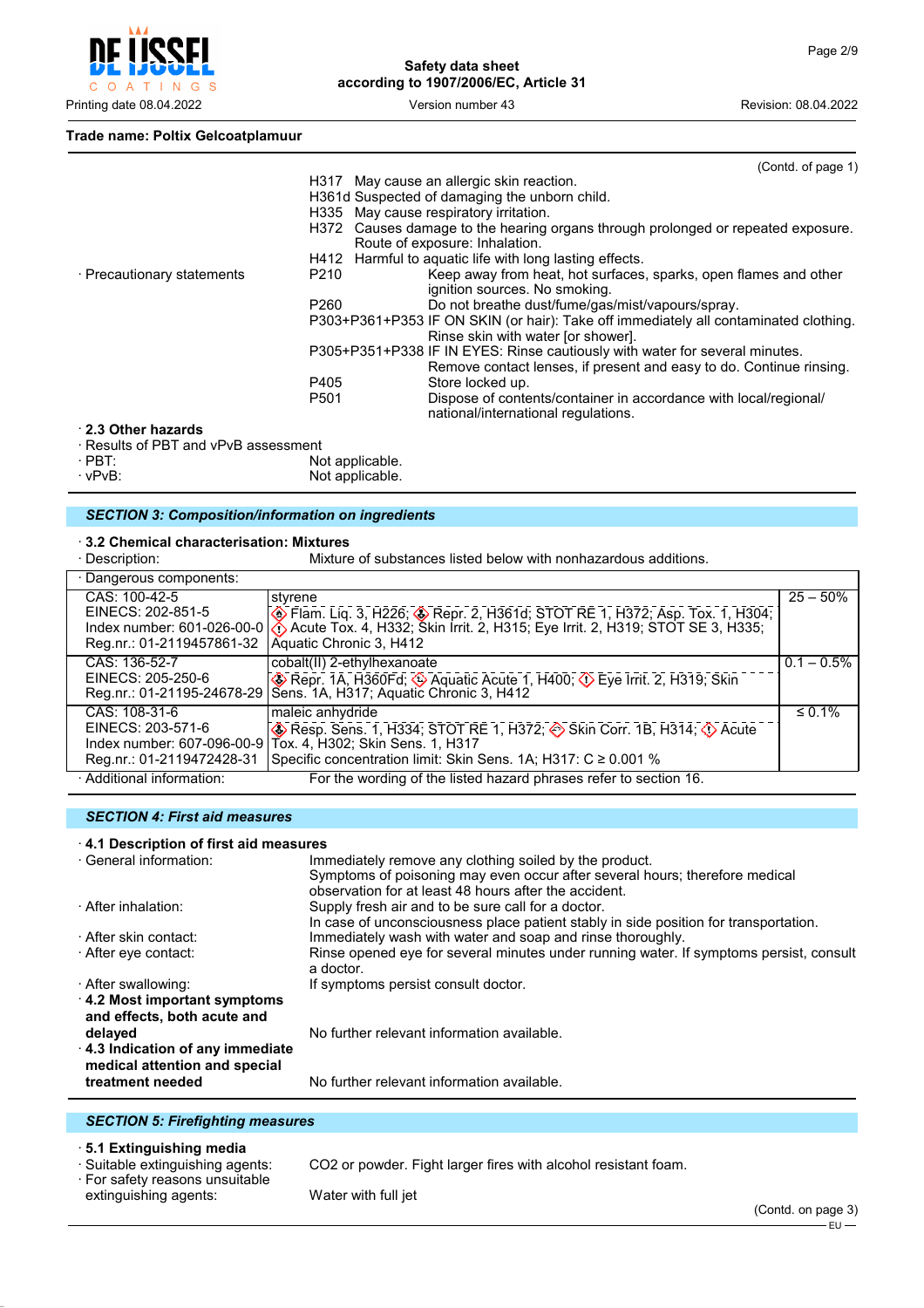$\mathsf{C}$ O A T I N G S

**Safety data sheet according to 1907/2006/EC, Article 31**

Printing date 08.04.2022 Version number 43 Revision: 08.04.2022

#### **Trade name: Poltix Gelcoatplamuur**

|                                                                                                                                     | (Contd. of page 2)                                                                                                                                                                                                 |
|-------------------------------------------------------------------------------------------------------------------------------------|--------------------------------------------------------------------------------------------------------------------------------------------------------------------------------------------------------------------|
| $\cdot$ 5.2 Special hazards arising from<br>the substance or mixture<br>· 5.3 Advice for firefighters                               | During heating or in case of fire poisonous gases are produced.                                                                                                                                                    |
| · Protective equipment:                                                                                                             | Mouth respiratory protective device.                                                                                                                                                                               |
| <b>SECTION 6: Accidental release measures</b>                                                                                       |                                                                                                                                                                                                                    |
|                                                                                                                                     |                                                                                                                                                                                                                    |
| $\cdot$ 6.1 Personal precautions,<br>protective equipment and                                                                       |                                                                                                                                                                                                                    |
| emergency procedures                                                                                                                | Mount respiratory protective device.                                                                                                                                                                               |
|                                                                                                                                     | Wear protective equipment. Keep unprotected persons away.                                                                                                                                                          |
| 6.2 Environmental precautions:                                                                                                      | Do not allow product to reach sewage system or any water course.<br>Inform respective authorities in case of seepage into water course or sewage system.<br>Do not allow to enter sewers/ surface or ground water. |
| $\cdot$ 6.3 Methods and material for                                                                                                |                                                                                                                                                                                                                    |
| containment and cleaning up:                                                                                                        | Absorb with liquid-binding material (sand, diatomite, acid binders, universal binders,<br>sawdust).                                                                                                                |
|                                                                                                                                     | Dispose contaminated material as waste according to item 13.<br>Ensure adequate ventilation.                                                                                                                       |
| $\cdot$ 6.4 Reference to other sections                                                                                             | See Section 7 for information on safe handling.                                                                                                                                                                    |
|                                                                                                                                     | See Section 8 for information on personal protection equipment.<br>See Section 13 for disposal information.                                                                                                        |
| <b>SECTION 7: Handling and storage</b>                                                                                              |                                                                                                                                                                                                                    |
|                                                                                                                                     |                                                                                                                                                                                                                    |
| $\cdot$ 7.1 Precautions for safe<br>handling                                                                                        | Ensure good ventilation/exhaustion at the workplace.<br>Open and handle receptacle with care.<br>Prevent formation of aerosols.                                                                                    |
| $\cdot$ Information about fire - and<br>explosion protection:                                                                       | Keep ignition sources away - Do not smoke.<br>Protect against electrostatic charges.<br>Keep respiratory protective device available.                                                                              |
| .7.2 Conditions for safe storage, including any incompatibilities                                                                   |                                                                                                                                                                                                                    |
| · Storage:<br>· Requirements to be met by<br>storerooms and receptacles:<br>· Information about storage in one                      | No special requirements.                                                                                                                                                                                           |
| common storage facility:<br>· Further information about storage                                                                     | Not required.                                                                                                                                                                                                      |
| conditions:<br>· Recommended storage                                                                                                | Keep container tightly sealed.                                                                                                                                                                                     |
| temperature:                                                                                                                        | $5 - 30$                                                                                                                                                                                                           |
| 7.3 Specific end use(s)                                                                                                             | No further relevant information available.                                                                                                                                                                         |
| <b>SECTION 8: Exposure controls/personal protection</b>                                                                             |                                                                                                                                                                                                                    |
| 8.1 Control parameters<br>· Additional information about<br>design of technical facilities:<br>· Ingredients with limit values that | No further data; see item 7.                                                                                                                                                                                       |
| require monitoring at the<br>workplace:                                                                                             | The product does not contain any relevant quantities of materials with critical values that                                                                                                                        |

workplace: The product does not contain any relevant quantities of materials with critical values that have to be monitored at the workplace.

| · DNEL (Derived No Effect Level) for workers                                         |                                                                    |                                |  |  |  |
|--------------------------------------------------------------------------------------|--------------------------------------------------------------------|--------------------------------|--|--|--|
| 100-42-5 styrene                                                                     |                                                                    |                                |  |  |  |
| Dermal                                                                               | Long-term - systemic effects, worker 406 mg/kg bw/day (Worker)     |                                |  |  |  |
|                                                                                      | Inhalative   Acute - systemic effects, worker                      | 289 mg/m <sup>3</sup> (Worker) |  |  |  |
|                                                                                      | Acute - local effects, worker                                      | 306 mg/m <sup>3</sup> (Worker) |  |  |  |
|                                                                                      | Long-term - systemic effects, worker 85 mg/m <sup>3</sup> (Worker) |                                |  |  |  |
| 136-52-7 cobalt(II) 2-ethylhexanoate                                                 |                                                                    |                                |  |  |  |
| Inhalative   Long-term - local effects, worker<br>$0.235$ mg/m <sup>3</sup> (Worker) |                                                                    |                                |  |  |  |
|                                                                                      |                                                                    | (ContdonnoneA)                 |  |  |  |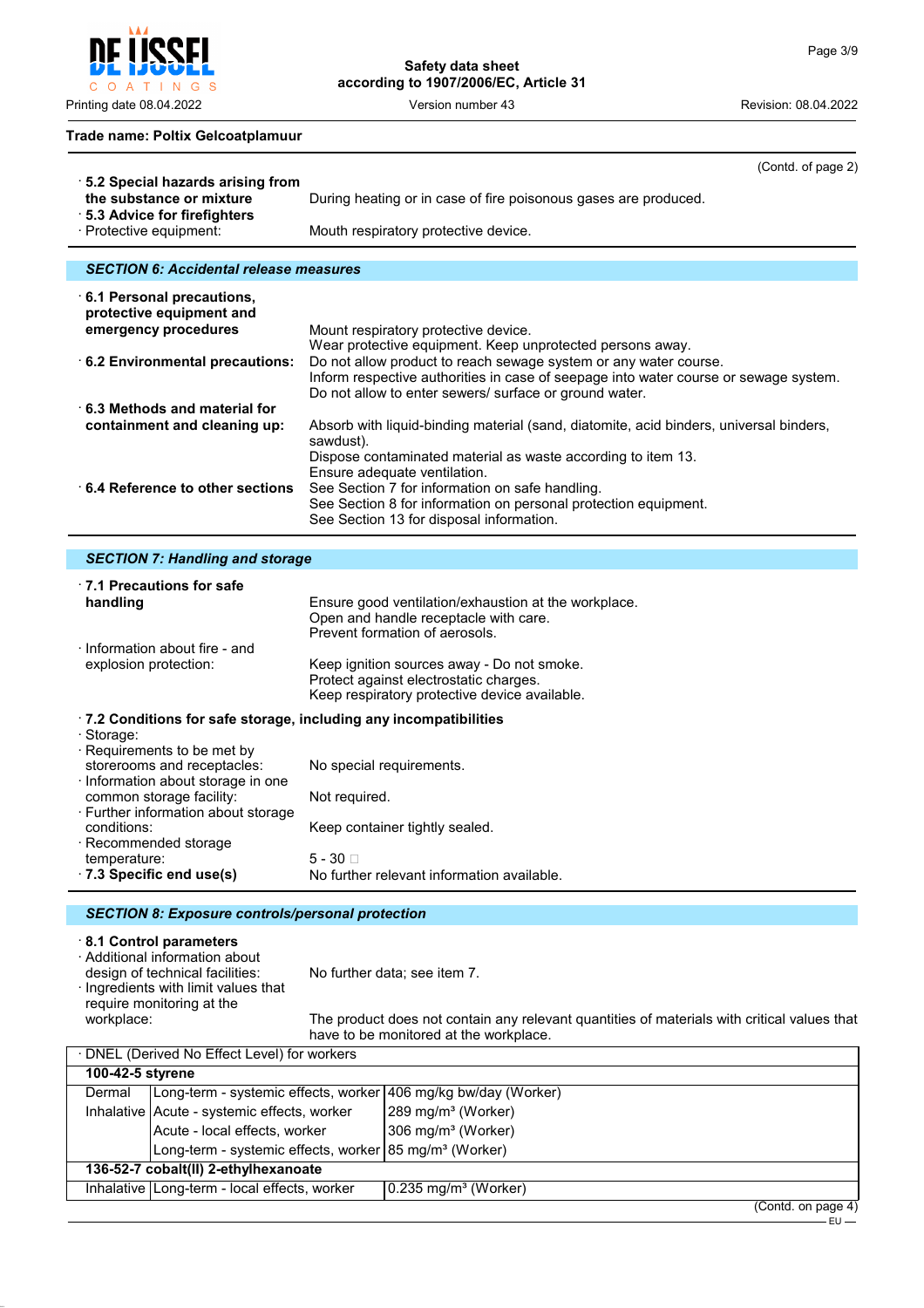EU



## **Safety data sheet according to 1907/2006/EC, Article 31**

### **Trade name: Poltix Gelcoatplamuur**

|                                                                                             |                                                                                                |                                       |                                          |                                                                                                                                                                        | (Contd. of page 3) |
|---------------------------------------------------------------------------------------------|------------------------------------------------------------------------------------------------|---------------------------------------|------------------------------------------|------------------------------------------------------------------------------------------------------------------------------------------------------------------------|--------------------|
|                                                                                             | 108-31-6 maleic anhydride                                                                      |                                       |                                          |                                                                                                                                                                        |                    |
| Dermal                                                                                      | Acute - systemic effects, worker                                                               |                                       |                                          | 0.04 mg/kg bw/day (Worker)                                                                                                                                             |                    |
|                                                                                             | Acute - local effects, worker                                                                  |                                       |                                          | 0.04 µg/cm <sup>2</sup> (Worker)                                                                                                                                       |                    |
|                                                                                             | Long-term - systemic effects, worker 0.04 mg/kg bw/day (Worker)                                |                                       |                                          |                                                                                                                                                                        |                    |
|                                                                                             | Long term - local effects, worker                                                              |                                       |                                          | $0.04 \mu g/cm^2$ (Worker)                                                                                                                                             |                    |
|                                                                                             | Inhalative   Acute - systemic effects, worker                                                  |                                       | 0.8 mg/m <sup>3</sup> (Worker)           |                                                                                                                                                                        |                    |
|                                                                                             | Acute - local effects, worker                                                                  |                                       | 0.8 mg/m <sup>3</sup> (Worker)           |                                                                                                                                                                        |                    |
|                                                                                             | Long-term - systemic effects, worker 0.4 mg/m <sup>3</sup> (Worker)                            |                                       |                                          |                                                                                                                                                                        |                    |
|                                                                                             | Long-term - local effects, worker                                                              |                                       | 0.4 mg/m <sup>3</sup> (Worker)           |                                                                                                                                                                        |                    |
|                                                                                             | · DNEL (Derived No Effect Level) for the general population                                    |                                       |                                          |                                                                                                                                                                        |                    |
| 100-42-5 styrene                                                                            |                                                                                                |                                       |                                          |                                                                                                                                                                        |                    |
| Oral                                                                                        |                                                                                                |                                       |                                          | Long-term - systemic effects, general population 2.1 mg/kg bw/day (General population)                                                                                 |                    |
| Dermal                                                                                      |                                                                                                |                                       |                                          | Long-term - systemic effects, general population 343 mg/kg bw/day (General population)                                                                                 |                    |
|                                                                                             | Inhalative   Acute - systemic effects, general population                                      |                                       |                                          | 174.25 mg/m <sup>3</sup> (General population)                                                                                                                          |                    |
|                                                                                             | Acute - local effects, general population                                                      |                                       |                                          | 182.75 mg/m <sup>3</sup> (General population)                                                                                                                          |                    |
|                                                                                             | Long-term - systemic effects, general population                                               |                                       |                                          | 10.2 mg/m <sup>3</sup> (General population)                                                                                                                            |                    |
|                                                                                             | 136-52-7 cobalt(II) 2-ethylhexanoate                                                           |                                       |                                          |                                                                                                                                                                        |                    |
| Oral                                                                                        |                                                                                                |                                       |                                          | Long-term - systemic effects, general population 0.0558 mg/kg bw/day (General population)                                                                              |                    |
|                                                                                             | Inhalative   Long-term - local effects, general population                                     |                                       |                                          | 0.037 mg/m <sup>3</sup> (General population)                                                                                                                           |                    |
|                                                                                             | · PNEC (Predicted No Effect Concentration) values                                              |                                       |                                          |                                                                                                                                                                        |                    |
| 100-42-5 styrene                                                                            |                                                                                                |                                       |                                          |                                                                                                                                                                        |                    |
|                                                                                             | Aquatic compartment - freshwater                                                               |                                       |                                          | 0.028 mg/l (Sediment freshwater)                                                                                                                                       |                    |
|                                                                                             | Aquatic compartment - marine water                                                             |                                       |                                          | 0.0028 mg/l (Marine water)                                                                                                                                             |                    |
|                                                                                             |                                                                                                |                                       |                                          | Aquatic compartment - water, intermittent releases 0.04 mg/l (Intermittent release water)                                                                              |                    |
|                                                                                             | Aquatic compartment - sediment in freshwater                                                   |                                       |                                          | 0.0614 mg/kg sed dw (Sediment freshwater)                                                                                                                              |                    |
|                                                                                             | Aquatic compartment - sediment in marine water                                                 |                                       |                                          | 0.0614 mg/kg sed dw (Sediment marine water)                                                                                                                            |                    |
|                                                                                             | Terrestrial compartment - soil                                                                 |                                       |                                          | 0.2 mg/kg dw (Soil)                                                                                                                                                    |                    |
| Sewage treatment plant                                                                      |                                                                                                | $5$ mg/l (stp)                        |                                          |                                                                                                                                                                        |                    |
|                                                                                             | 136-52-7 cobalt(II) 2-ethylhexanoate                                                           |                                       |                                          |                                                                                                                                                                        |                    |
|                                                                                             | Aquatic compartment - freshwater                                                               |                                       |                                          | 0.00149 mg/l (Freshwater)                                                                                                                                              |                    |
|                                                                                             | Aquatic compartment - marine water                                                             |                                       |                                          | $0.0069$ mg/l (Marine water) ((Co))                                                                                                                                    |                    |
|                                                                                             | Aquatic compartment - sediment in freshwater                                                   |                                       |                                          | 27.8 mg/kg sed dw (Sediment freshwater) ((Co))                                                                                                                         |                    |
|                                                                                             | Aquatic compartment - sediment in marine water                                                 |                                       |                                          | 17.8 mg/kg sed dw (Sediment marine water)                                                                                                                              |                    |
|                                                                                             | Terrestrial compartment - soil                                                                 |                                       | 23.1 mg/kg dw (Soil) ((CoH))             |                                                                                                                                                                        |                    |
|                                                                                             | Sewage treatment plant                                                                         |                                       | 1.08 mg/l (stp) ((Co))                   |                                                                                                                                                                        |                    |
|                                                                                             | 108-31-6 maleic anhydride                                                                      |                                       |                                          |                                                                                                                                                                        |                    |
|                                                                                             | Aquatic compartment - freshwater                                                               |                                       |                                          | 0.04281 mg/l (Freshwater)                                                                                                                                              |                    |
|                                                                                             | Aquatic compartment - marine water                                                             |                                       |                                          | 0.004281 mg/l (Marine water)                                                                                                                                           |                    |
| Aquatic compartment - water, intermittent releases 0.4281 mg/l (Intermittent release water) |                                                                                                |                                       |                                          |                                                                                                                                                                        |                    |
| Aquatic compartment - sediment in freshwater                                                |                                                                                                |                                       | 0.334 mg/kg sed dw (Sediment freshwater) |                                                                                                                                                                        |                    |
|                                                                                             | Aquatic compartment - sediment in marine water                                                 |                                       |                                          | 0.0334 mg/kg sed dw (Sediment marine water)                                                                                                                            |                    |
|                                                                                             | Terrestrial compartment - soil                                                                 |                                       |                                          | 0.0415 mg/kg dw (Soil)                                                                                                                                                 |                    |
|                                                                                             | · Additional information:                                                                      |                                       |                                          | The lists valid during the making were used as basis.                                                                                                                  |                    |
| measures:                                                                                   | 8.2 Exposure controls<br>· Personal protective equipment:<br>· General protective and hygienic | Store protective clothing separately. |                                          | Keep away from foodstuffs, beverages and feed.<br>Immediately remove all soiled and contaminated clothing<br>Wash hands before breaks and at the end of work.          |                    |
|                                                                                             |                                                                                                | Avoid contact with the eyes and skin. |                                          |                                                                                                                                                                        |                    |
| · Protection of hands:                                                                      | · Respiratory protection:                                                                      | Protective gloves                     |                                          | In case of brief exposure or low pollution use respiratory filter device. In case of<br>intensive or longer exposure use self-contained respiratory protective device. |                    |
|                                                                                             |                                                                                                |                                       |                                          |                                                                                                                                                                        | (Contd. on page 5) |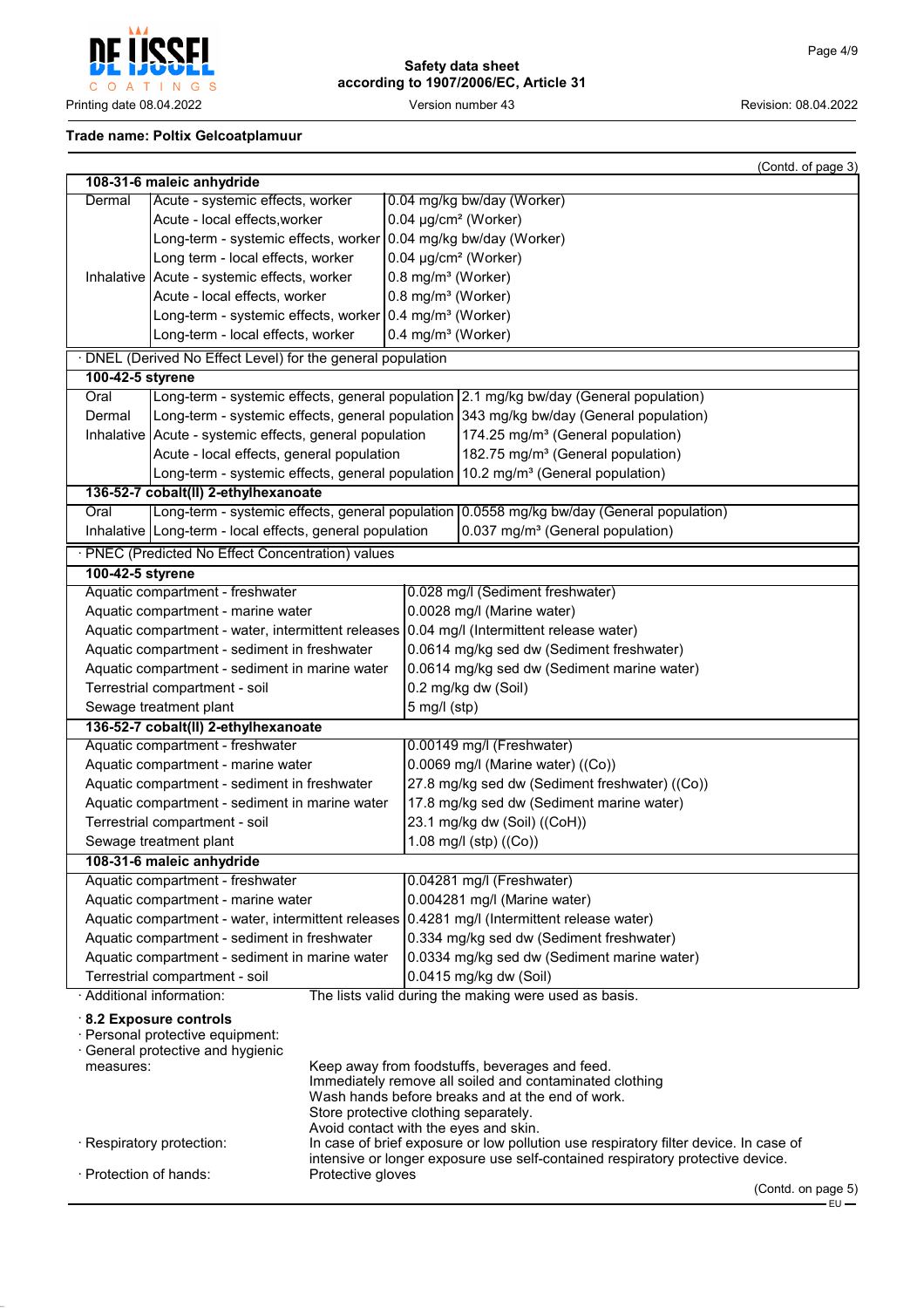

#### **Trade name: Poltix Gelcoatplamuur**

*SECTION 9: Physical and chemical properties*

|                                                                                                                                     | (Contd. of page 4)                                                                                                                                                                                                                                                                                                                                                                                                                                                    |
|-------------------------------------------------------------------------------------------------------------------------------------|-----------------------------------------------------------------------------------------------------------------------------------------------------------------------------------------------------------------------------------------------------------------------------------------------------------------------------------------------------------------------------------------------------------------------------------------------------------------------|
|                                                                                                                                     | The glove material has to be impermeable and resistant to the product/ the substance/<br>the preparation.<br>Due to missing tests no recommendation to the glove material can be given for the<br>product/ the preparation/ the chemical mixture.<br>Selection of the glove material on consideration of the penetration times, rates of<br>diffusion and the degradation                                                                                             |
| · Material of gloves                                                                                                                | Butyl rubber, BR<br>Fluorocarbon rubber (Viton)<br>The selection of the suitable gloves does not only depend on the material, but also on<br>further marks of quality and varies from manufacturer to manufacturer. As the product is<br>a preparation of several substances, the resistance of the glove material can not be<br>calculated in advance and has therefore to be checked prior to the application.<br>Recommended thickness of the material: $> 0.3$ mm |
| · Penetration time of glove material                                                                                                | The exact break trough time has to be found out by the manufacturer of the protective<br>gloves and has to be observed.<br>For the mixture of chemicals mentioned below the penetration time has to be at least<br>480 minutes (Permeation according to EN 16523-1:2015: Level 6).                                                                                                                                                                                    |
| $\cdot$ For the permanent contact gloves<br>made of the following materials are<br>suitable:                                        | Butyl rubber, BR<br>Fluorocarbon rubber (Viton)                                                                                                                                                                                                                                                                                                                                                                                                                       |
| $\cdot$ As protection from splashes gloves<br>made of the following materials are<br>suitable:<br>· Not suitable are gloves made of | Nitrile rubber, NBR                                                                                                                                                                                                                                                                                                                                                                                                                                                   |
| the following materials:<br>$\cdot$ Eye protection:                                                                                 | Leather gloves<br>Strong material gloves<br>Tightly sealed goggles                                                                                                                                                                                                                                                                                                                                                                                                    |

### · **9.1 Information on basic physical and chemical properties** · General Information · Appearance: Form: Fluid Colour: According to product specification<br>
Characteristic<br>
Characteristic Characteristic<br>Not determined.  $\cdot$  Odour threshold:  $\cdot$  pH-value at 20  $\degree$ C:  $\hspace{2cm}$  7 · Change in condition Melting point/freezing point: Undetermined. Initial boiling point and boiling range: 145 °C · Flash point: 34 °C (Pensky Martens, ASTM D93) · Flammability (solid, gas): Not applicable. · Ignition temperature: > 370 °C

| ، ب                                                                                                 | . .                                                                                                       |
|-----------------------------------------------------------------------------------------------------|-----------------------------------------------------------------------------------------------------------|
| · Ignition temperature:                                                                             | $>$ 370 °C                                                                                                |
| · Decomposition temperature:                                                                        | Not determined.                                                                                           |
| · Auto-ignition temperature:                                                                        | Product is not selfigniting.                                                                              |
| · Explosive properties:                                                                             | Product is not explosive. However, formation of explosive air/vapour mixtures are<br>possible.            |
| Explosion limits:<br>Lower:<br>Upper:                                                               | 1.2 Vol $%$<br>8.9 Vol %                                                                                  |
| · Vapour pressure at 20 °C:                                                                         | 6 hPa                                                                                                     |
| $\cdot$ Density at 20 $^{\circ}$ C:<br>· Relative density<br>· Vapour density<br>· Evaporation rate | 1.154 g/cm <sup>3</sup> (DIN 51757, ASTM D 1298)<br>Not determined.<br>Not determined.<br>Not determined. |
| · Solubility in / Miscibility with<br>water:                                                        | Not miscible or difficult to mix.                                                                         |
|                                                                                                     |                                                                                                           |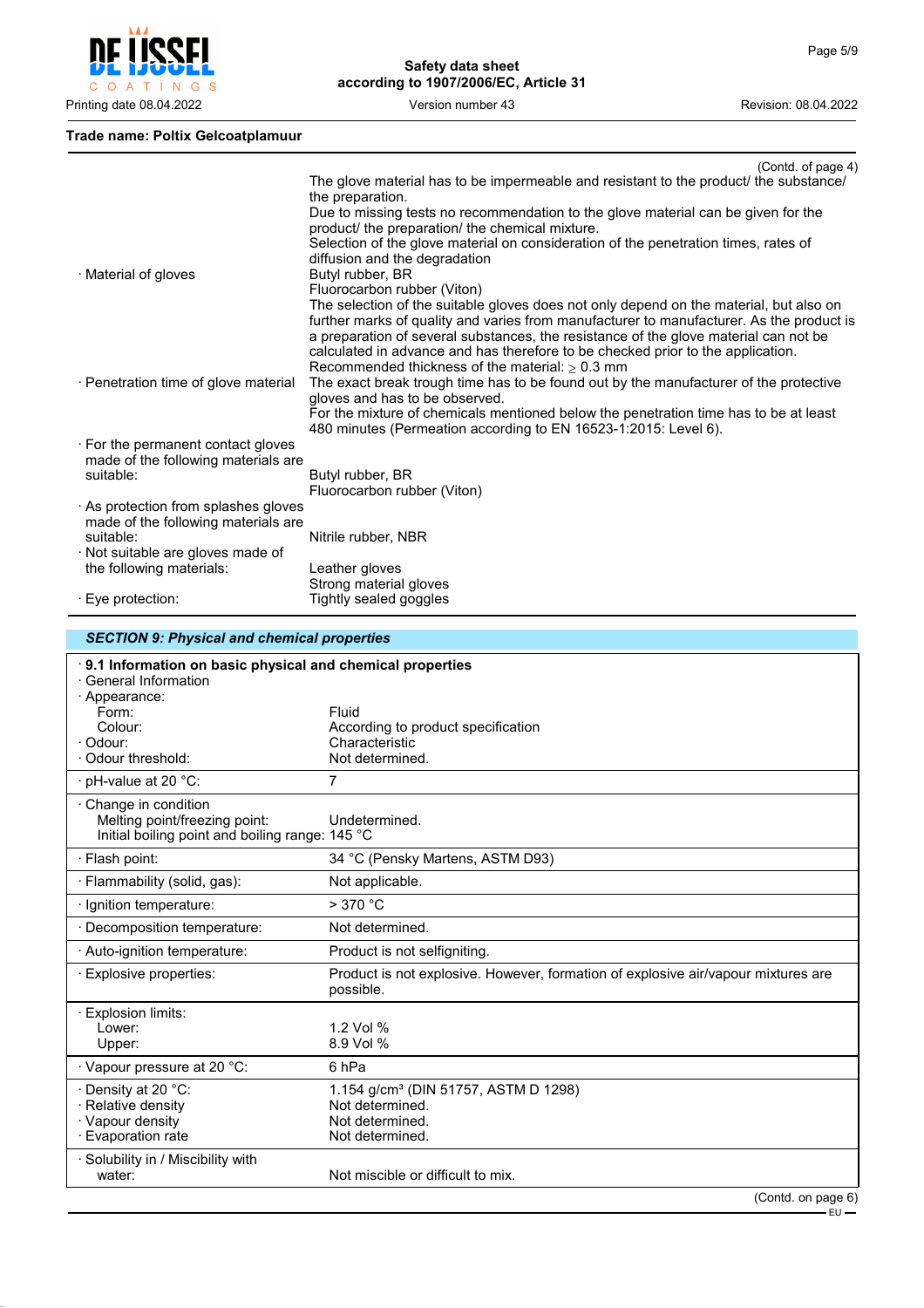INGS  $\top$ 

**Safety data sheet according to 1907/2006/EC, Article 31**

Printing date 08.04.2022 Version number 43 Revision: 08.04.2022

#### **Trade name: Poltix Gelcoatplamuur**

|                                                              |                                                        | (Contd. of page 5) |
|--------------------------------------------------------------|--------------------------------------------------------|--------------------|
| · Partition coefficient: n-octanol/water:                    | Not determined.                                        |                    |
| · Viscosity:<br>Dynamic at 20 °C:<br>Kinematic:              | 6,000 mPas (Brookfield, ASTM D1544)<br>Not determined. |                    |
| · Solvent content:<br>Organic solvents:<br>VOC (2004/42/EC): | 30.3%<br>30.33%                                        |                    |
| Solids content:                                              | 69.9%                                                  |                    |
| 9.2 Other information                                        | No further relevant information available.             |                    |

### *SECTION 10: Stability and reactivity*

| 10.1 Reactivity                | No further relevant information available.            |
|--------------------------------|-------------------------------------------------------|
| 10.2 Chemical stability        |                                                       |
| · Thermal decomposition /      |                                                       |
| conditions to be avoided:      | No decomposition if used according to specifications. |
| 10.3 Possibility of hazardous  |                                                       |
| reactions                      | No dangerous reactions known.                         |
| 10.4 Conditions to avoid       | No further relevant information available.            |
| · 10.5 Incompatible materials: | No further relevant information available.            |
| ⋅ 10.6 Hazardous decomposition |                                                       |
| products:                      | No dangerous decomposition products known.            |

## **SECTION 11: Toxicological information**

· **11.1 Information on toxicological effects** Based on available data, the classification criteria are not met.

· LD/LC50 values relevant for classification:

| · Components<br>Type                                                      |                                         | Value                                | <b>Species</b>                                                                    |  |
|---------------------------------------------------------------------------|-----------------------------------------|--------------------------------------|-----------------------------------------------------------------------------------|--|
|                                                                           | 100-42-5 styrene                        |                                      |                                                                                   |  |
| Oral                                                                      | LD50 5,000 mg/kg (Rat)                  |                                      |                                                                                   |  |
|                                                                           | 108-31-6 maleic anhydride               |                                      |                                                                                   |  |
| Oral                                                                      | LD50 400 mg/kg (Rat)                    |                                      |                                                                                   |  |
|                                                                           | Dermal LD50 2,620 mg/kg (Rabbit)        |                                      |                                                                                   |  |
|                                                                           | · Primary irritant effect:              |                                      |                                                                                   |  |
|                                                                           | · Skin corrosion/irritation             | Causes skin irritation.              |                                                                                   |  |
| · Serious eye damage/irritation                                           |                                         | Causes serious eye irritation.       |                                                                                   |  |
| · Respiratory or skin sensitisation                                       |                                         | May cause an allergic skin reaction. |                                                                                   |  |
|                                                                           | · Additional toxicological information: |                                      |                                                                                   |  |
| · CMR effects (carcinogenity, mutagenicity and toxicity for reproduction) |                                         |                                      |                                                                                   |  |
|                                                                           | · Germ cell mutagenicity                |                                      | Based on available data, the classification criteria are not met.                 |  |
| · Carcinogenicity                                                         |                                         |                                      | Based on available data, the classification criteria are not met.                 |  |
|                                                                           | · Reproductive toxicity                 |                                      | Suspected of damaging the unborn child.                                           |  |
|                                                                           | · STOT-single exposure                  |                                      | May cause respiratory irritation.                                                 |  |
|                                                                           | STOT-repeated exposure                  | of exposure: Inhalation.             | Causes damage to the hearing organs through prolonged or repeated exposure. Route |  |
|                                                                           | · Aspiration hazard                     |                                      | Based on available data, the classification criteria are not met.                 |  |

| <b>SECTION 12: Ecological information</b>                                                  |       |                                                                 |  |
|--------------------------------------------------------------------------------------------|-------|-----------------------------------------------------------------|--|
| $\cdot$ 12.1 Toxicity<br>· Aquatic toxicity:<br>No further relevant information available. |       |                                                                 |  |
| · Type of test Effective concentration Method<br>Assessment                                |       |                                                                 |  |
| 100-42-5 styrene                                                                           |       |                                                                 |  |
| Oral                                                                                       | IEC50 | 5.1 mg/l (Daphnia magna)                                        |  |
|                                                                                            |       | Inhalative $ LC50/4 h $ 24 mg/l (Rat)                           |  |
|                                                                                            |       | LC50/96 h 25 mg/l (Lepomis macrochirus)<br>$\sim$ $\sim$ $\sim$ |  |

(Contd. on page 7)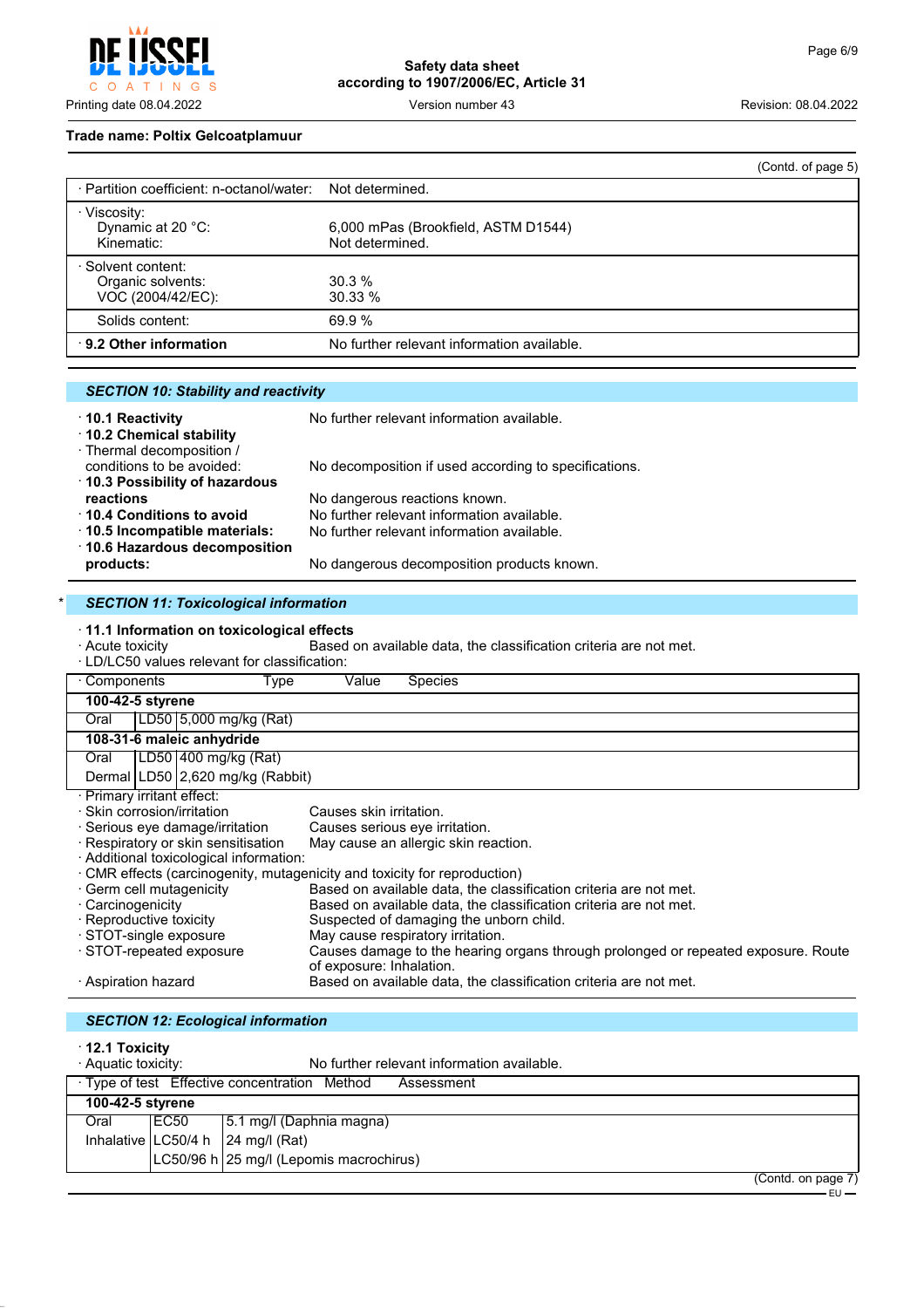

#### **Trade name: Poltix Gelcoatplamuur**

|                                         |                                    |  | (Contd. of page 6)                                                              |  |
|-----------------------------------------|------------------------------------|--|---------------------------------------------------------------------------------|--|
|                                         | 108-31-6 maleic anhydride          |  |                                                                                 |  |
| Oral                                    | EC50                               |  | 84 mg/l (Daphnia magna)                                                         |  |
|                                         |                                    |  | 29 mg/l (Desmodesmus subspicatus)                                               |  |
|                                         |                                    |  | Inhalative   LC50/96 h   138 mg/l (Lepomis macrochirus)                         |  |
| $\cdot$ 12.2 Persistence and            |                                    |  |                                                                                 |  |
| degradability                           |                                    |  | No further relevant information available.                                      |  |
| ⋅ 12.3 Bioaccumulative potential        |                                    |  | No further relevant information available.                                      |  |
| $\cdot$ 12.4 Mobility in soil           |                                    |  | No further relevant information available.                                      |  |
| · Ecotoxical effects:                   |                                    |  |                                                                                 |  |
| · Remark:                               |                                    |  | Harmful to fish                                                                 |  |
| · Additional ecological information:    |                                    |  |                                                                                 |  |
| · General notes:                        |                                    |  | Water hazard class 2 (German Regulation) (Self-assessment): hazardous for water |  |
|                                         |                                    |  | Do not allow product to reach ground water, water course or sewage system.      |  |
|                                         |                                    |  | Danger to drinking water if even small quantities leak into the ground.         |  |
|                                         |                                    |  | Harmful to aquatic organisms                                                    |  |
| 12.5 Results of PBT and vPvB assessment |                                    |  |                                                                                 |  |
| $\cdot$ PBT:                            |                                    |  | Not applicable.                                                                 |  |
| $\cdot$ vPvB:                           |                                    |  | Not applicable.                                                                 |  |
|                                         | $\cdot$ 12.6 Other adverse effects |  | No further relevant information available.                                      |  |

### *SECTION 13: Disposal considerations*

# · **13.1 Waste treatment methods**

Must not be disposed together with household garbage. Do not allow product to reach sewage system.

| · European waste cataloque |                                                                                                                                                                |  |
|----------------------------|----------------------------------------------------------------------------------------------------------------------------------------------------------------|--|
| 08 00 00                   | WASTES FROM THE MANUFACTURE, FORMULATION, SUPPLY AND USE (MFSU) OF COATINGS<br>(PAINTS, VARNISHES AND VITREOUS ENAMELS), ADHESIVES, SEALANTS AND PRINTING INKS |  |
| 08 01 00                   | wastes from MFSU and removal of paint and varnish                                                                                                              |  |
| 08 01 11*                  | waste paint and varnish containing organic solvents or other hazardous substances                                                                              |  |
| HP3                        | l Flammable                                                                                                                                                    |  |
| HP4                        | Irritant - skin irritation and eye damage                                                                                                                      |  |
| HP <sub>5</sub>            | Specific Target Organ Toxicity (STOT)/Aspiration Toxicity                                                                                                      |  |
| <b>HP10</b>                | Toxic for reproduction                                                                                                                                         |  |
| <b>HP14</b>                | Ecotoxic                                                                                                                                                       |  |

· Uncleaned packaging:

Disposal must be made according to official regulations.

| <b>SECTION 14: Transport information</b>                      |                                |                    |
|---------------------------------------------------------------|--------------------------------|--------------------|
| $\cdot$ 14.1 UN-Number<br>· ADR/RID/ADN, IMDG, IATA           | UN1263                         |                    |
| 14.2 UN proper shipping name<br>· ADR/RID/ADN<br>· IMDG, IATA | 1263 PAINT<br><b>PAINT</b>     |                    |
| 14.3 Transport hazard class(es)                               |                                |                    |
| · ADR/RID/ADN<br>· Class<br>· Label                           | 3 (F1) Flammable liquids.<br>3 |                    |
| · IMDG, IATA<br>· Class<br>· Label                            | 3 Flammable liquids.<br>3      |                    |
| $\cdot$ 14.4 Packing group<br>· ADR/RID/ADN, IMDG, IATA       | Ш                              |                    |
| 14.5 Environmental hazards:<br>· Marine pollutant:            | <b>No</b>                      |                    |
| 14.6 Special precautions for user                             | Warning: Flammable liquids.    |                    |
|                                                               |                                | (Contd. on page 8) |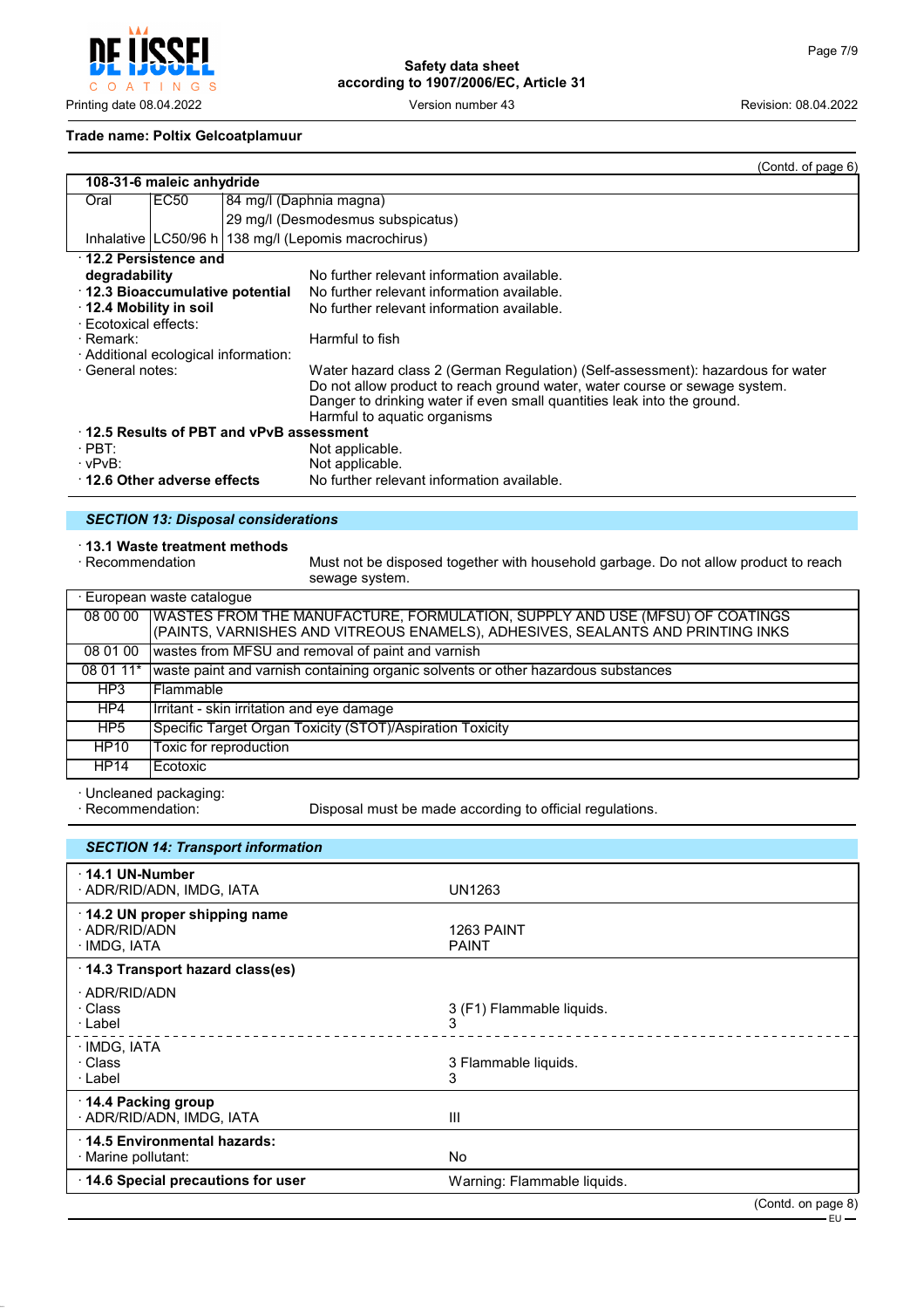

### **Trade name: Poltix Gelcoatplamuur**

|                                                                | (Contd. of page 7)                                              |
|----------------------------------------------------------------|-----------------------------------------------------------------|
| · Hazard identification number (Kemler code):                  | 30                                                              |
| · FMS Number:                                                  | $F-E, S-E$                                                      |
| · Stowage Category                                             | A                                                               |
| $\cdot$ 14.7 Transport in bulk according to Annex II of Marpol |                                                                 |
| and the IBC Code                                               | Not applicable.                                                 |
| · Transport/Additional information:                            |                                                                 |
| · ADR/RID/ADN                                                  |                                                                 |
| $\cdot$ Limited quantities (LQ)                                | 51                                                              |
| · Excepted quantities (EQ)                                     | Code: F1                                                        |
|                                                                | Maximum net quantity per inner packaging: 30 ml                 |
|                                                                | Maximum net quantity per outer packaging: 1000 ml               |
| · Transport category                                           | 3                                                               |
| · Tunnel restriction code                                      | D/E                                                             |
| · Remarks:                                                     | In packsize up to 450 liter exempt from ADR according ADR       |
|                                                                | 2.2.3.1.5.                                                      |
| · IMDG                                                         |                                                                 |
| $\cdot$ Limited quantities (LQ)                                | 5I.                                                             |
| · Excepted quantities (EQ)                                     | Code: F1                                                        |
|                                                                | Maximum net quantity per inner packaging: 30 ml                 |
|                                                                | Maximum net quantity per outer packaging: 1000 ml               |
| $\cdot$ Remarks:                                               | In packaging up to 30 litres excempt according to IMDG 2.3.2.5. |
| ⋅ UN "Model Regulation":                                       | UN 1263 PAINT, 3, III                                           |

#### **SECTION 15: Regulatory information**

# · **15.1 Safety, health and environmental regulations/legislation specific for the substance or mixture**

|                                                                                                                                                                        | 19.1 Jaioty, Health and Chvironmental regulations/legislation specific for the substance of mixture                         |  |
|------------------------------------------------------------------------------------------------------------------------------------------------------------------------|-----------------------------------------------------------------------------------------------------------------------------|--|
| · Directive 2012/18/EU<br>· Named dangerous substances -<br><b>ANNEX I</b><br>· Seveso category<br>· Qualifying quantity (tonnes) for the<br>application of lower-tier | None of the ingredients is listed.<br><b>P5c FLAMMABLE LIQUIDS</b>                                                          |  |
| requirements<br>· Qualifying quantity (tonnes) for the<br>application of upper-tier<br>requirements                                                                    | $5,000$ t<br>50,000 t                                                                                                       |  |
| · REGULATION (EC) No 1907/2006<br><b>ANNEX XVII</b>                                                                                                                    | Conditions of restriction: 3                                                                                                |  |
| – Annex II                                                                                                                                                             | · DIRECTIVE 2011/65/EU on the restriction of the use of certain hazardous substances in electrical and electronic equipment |  |
| None of the ingredients is listed.                                                                                                                                     |                                                                                                                             |  |
| · REGULATION (EU) 2019/1148                                                                                                                                            |                                                                                                                             |  |
|                                                                                                                                                                        | Annex I - RESTRICTED EXPLOSIVES PRECURSORS (Upper limit value for the purpose of licensing under Article 5(3))              |  |
| None of the ingredients is listed.                                                                                                                                     |                                                                                                                             |  |
| Annex II - REPORTABLE EXPLOSIVES PRECURSORS                                                                                                                            |                                                                                                                             |  |
| None of the ingredients is listed.                                                                                                                                     |                                                                                                                             |  |
| · Regulation (EC) No 273/2004 on drug precursors                                                                                                                       |                                                                                                                             |  |
| None of the ingredients is listed.                                                                                                                                     |                                                                                                                             |  |
| · Regulation (EC) No 111/2005 laying down rules for the monitoring of trade between the Community and third countries in<br>drug precursors                            |                                                                                                                             |  |
| None of the ingredients is listed.                                                                                                                                     |                                                                                                                             |  |
| · National regulations:                                                                                                                                                |                                                                                                                             |  |
| · Technical instructions (air):                                                                                                                                        | Share in %<br>Class                                                                                                         |  |
|                                                                                                                                                                        | <b>NK</b><br>30.3                                                                                                           |  |
| 15.2 Chemical safety                                                                                                                                                   |                                                                                                                             |  |
| assessment:                                                                                                                                                            | A Chemical Safety Assessment has not been carried out.<br>(Contd. on page 9)                                                |  |
|                                                                                                                                                                        |                                                                                                                             |  |